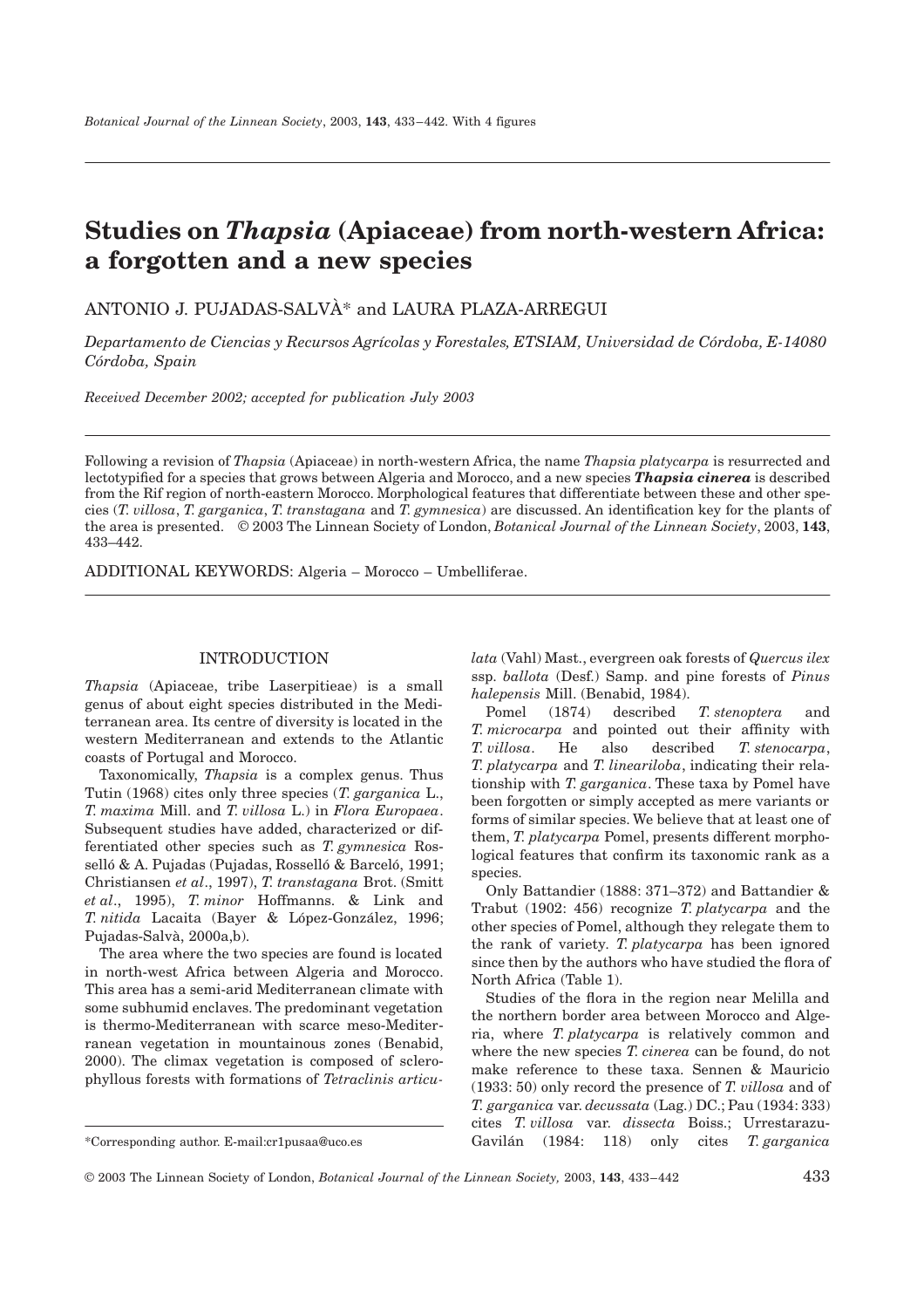|  |  | <b>Table 1.</b> Taxa cited in north-west Africa |  |
|--|--|-------------------------------------------------|--|
|  |  |                                                 |  |

| Author                            | Taxon                                                                       |
|-----------------------------------|-----------------------------------------------------------------------------|
| Bonnet & Barratte (1896: 184)     | T. garganica L.                                                             |
|                                   | T. villosa L.                                                               |
| Pitard (1912: 51)                 | T. garganica L.                                                             |
|                                   | T. villosa L.                                                               |
| Jahandiez & Maire (1932: 548–549) | T. garganica ssp. decussata (Lag.) Maire                                    |
|                                   | <i>T. villosa var. dissecta Boiss.</i>                                      |
|                                   | T. villosa var. microcarpa (Pomel) Batt.                                    |
|                                   | T. villosa var. stenoptera (Pomel) Batt.                                    |
| Emberger & Maire (1941: 1090)     | T. garganica ssp. decussata var. angusta Faure & Maire                      |
| Nègre (1962: 114)                 | T. garganica L.                                                             |
| Quézel & Santa (1962: 656)        | <i>T. garganica L.</i> (incl. <i>T. decussata Lag.</i> )                    |
|                                   | T. villosa L.                                                               |
| Lebrun & Stork (1978: 335).       | <i>T. garganica</i> ssp. <i>decussata</i> var. <i>angusta</i> Faure & Maire |
| Pottier-Alapetite (1979: 612–613) | T. garganica ssp. decussata (Lag.) Maire                                    |
|                                   | T. garganica L. ssp. garganica                                              |
|                                   | T. villosa L.                                                               |
| Jafri (1985: 111)                 | T. garganica L.                                                             |
|                                   | T. decussata Lag.                                                           |
| González-Bueno et al. (1988: 171) | T. villosa L.                                                               |
|                                   |                                                                             |

(= *T. decussata*). Sennen (1936) does not provide any new information regarding *Thapsia*. The bibliographical references to *T. decussata* by Caballero (1917: 24) and Sennen (1932: 269), however, actually correspond to *T. platycarpa* herbarium material.

## MATERIAL AND METHODS

This paper represents part of a critical review of the North African plants of the genus *Thapsia* housed in the herbaria BC, BCF, G, MA, MAF, MPU and RNG.

Specimens of *T. platycarpa* have been compared with the original material of Pomel, *T. platycarpa*, which is conserved in the MPU Herbarium. Macromorphological data used to contrast *T. platycarpa* and *T. cinerea* with similar species with which they may be confused have been obtained from the herbarium material housed in BC, BCF, COA, COI, G, GDA, GDAC, JACA, MA, MAF, MGC, MPU, RNG, SALA and SALAF.

#### RESULTS AND DISCUSSION

#### LECTOTYPIFICATION OF *THAPSIA PLATYCARPA*

*Thapsia platycarpa* Pomel in *Bull. Soc. Sci. Phys. Algérie* (1874: 313)

= *T. garganica* var. *platycarpa* Batt., Fl. Algér. (1888: 372)

*Lectotype designated here*: O. Ghar-Rouban, Pomel (MPU!). (Fig. 1)

In the Herbarium at the University of Montpellier II, we managed to find Pomel's original material, a herbarium sheet with a flowering specimen and with an added infructescence. In the protologue Pomel indicates the locality of Garrouban, Milliana, which coincides with the one referred to in the voucher as O. Ghar-Rouban. It has been impossible to find any other of Pomel's materials, for which we can consider that this is a valid lectotype for *T. platycarpa.*

On the herbarium sheet there are two labels, the original from Pomel '*Thapsia garganica?* [garganica crossed out] *platycarpa*/*(haec ut praecedens species distincta)*/*(O. Ghar-Roban) (Pomel)*' and another posterior 'UNIVERSITÉ D'ALGER/HERBIER DE L'AFRIQUE DU NORD'/*Thapsia garganica L*./*var. platycarpa Batt./*= *T. platycarpa Pomel!*

#### **DESCRIPTION**

The description provided by Pomel (1874) is very brief. To facilitate identification we have provided a more complete description and an original illustration (Fig. 2).

HERBACEOUS PERENNIAL 45–60 cm. STOCK with abundant fibres. LOWER LEAVES 23–42 cm. Sheath 12–24 mm wide. Petiole glabrous or sometimes hispidulous. Lamina  $(15)19-30 \times 16-26$  cm, triangular to rhomboid in outline (2)3–4 pinnatisect, ultimate lobes  $(1)4-10(20) \times (0.5)0.9-2(3)$  mm, linear-oblong, obtuse to subacute, shortly acuminate. Rachis glabrous or glabrescent at base, villous in the middle, more dense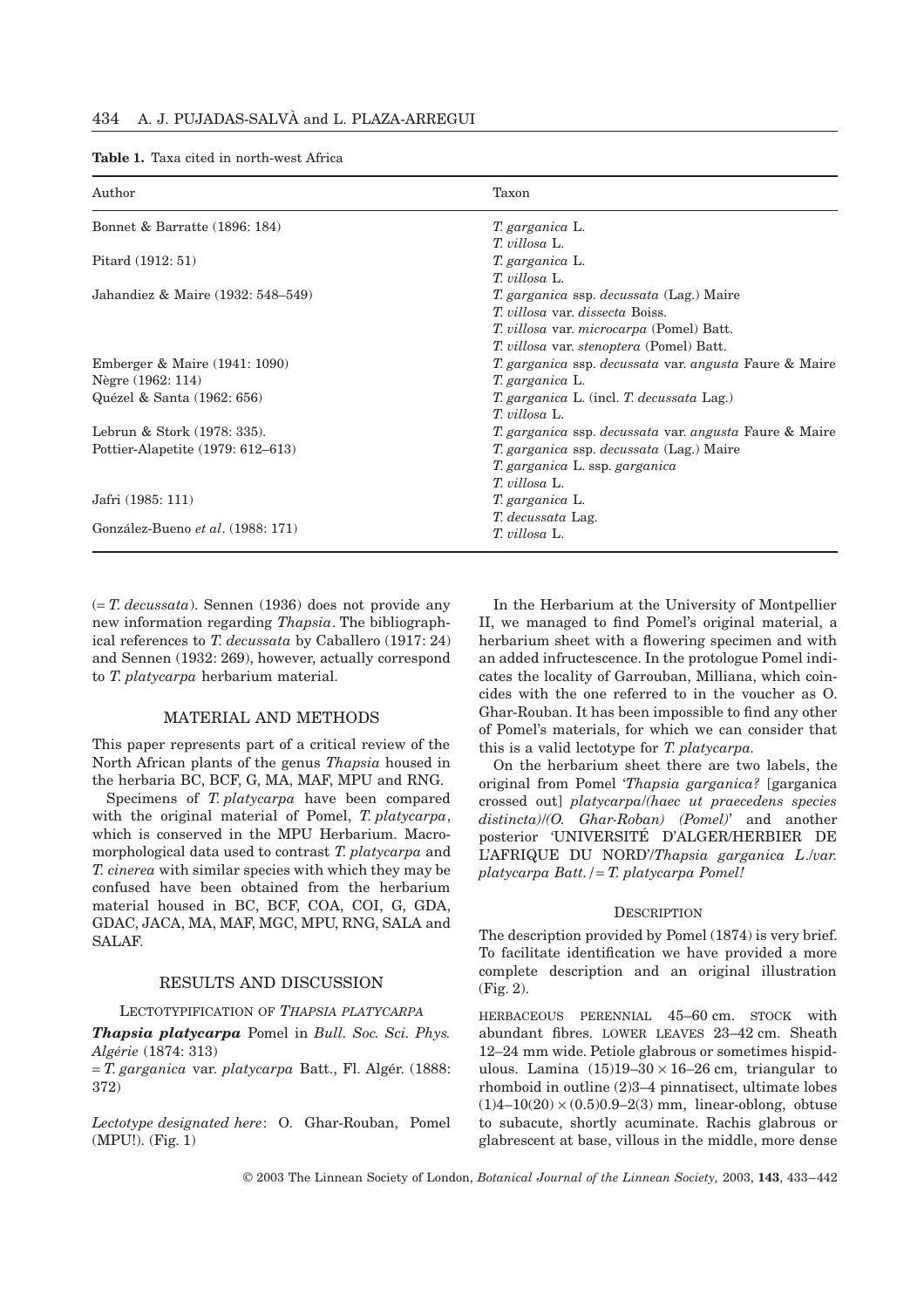

**Figure 1.** *Thapsia platycarpa* Pomel. Lectotypus voucher (MPU).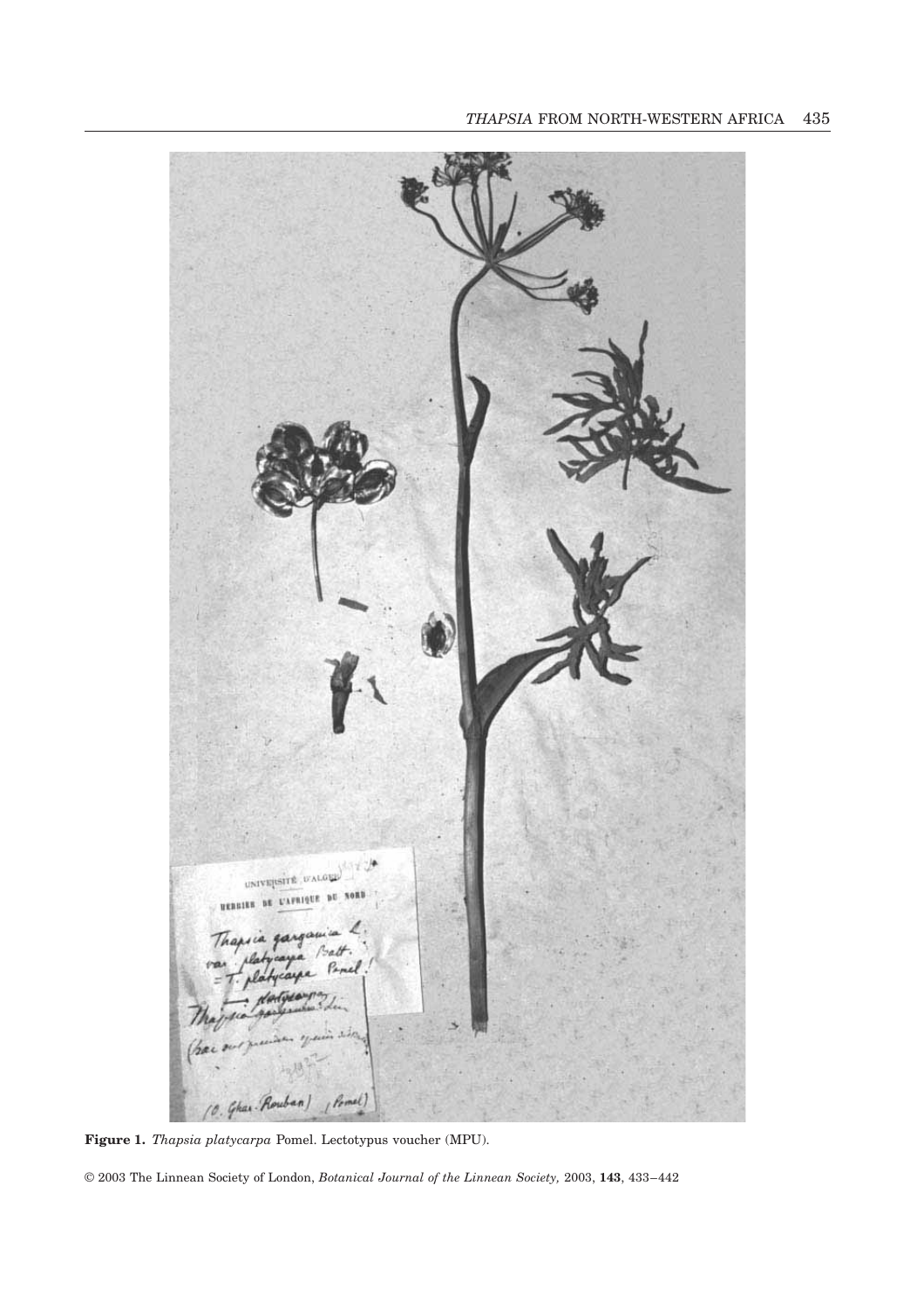

**Figure 2.** *Thapsia platycarpa* Pomel. A, D–G. Morocco, Taza, Djebel Berkane, RNG. H–I. Morocco, Nador, Mont Gourougou, RNG; B, C. Spain, Melilla, MA 88998. A, appearance. B, lamina upper surface detail. C, lamina lower surface detail. D, male flower. E, petal, dorsal view. F, petal, ventral view. G, hermaphrodite flower showing androecium and gynoecium. H, fruit. I, transverse section of mericarp.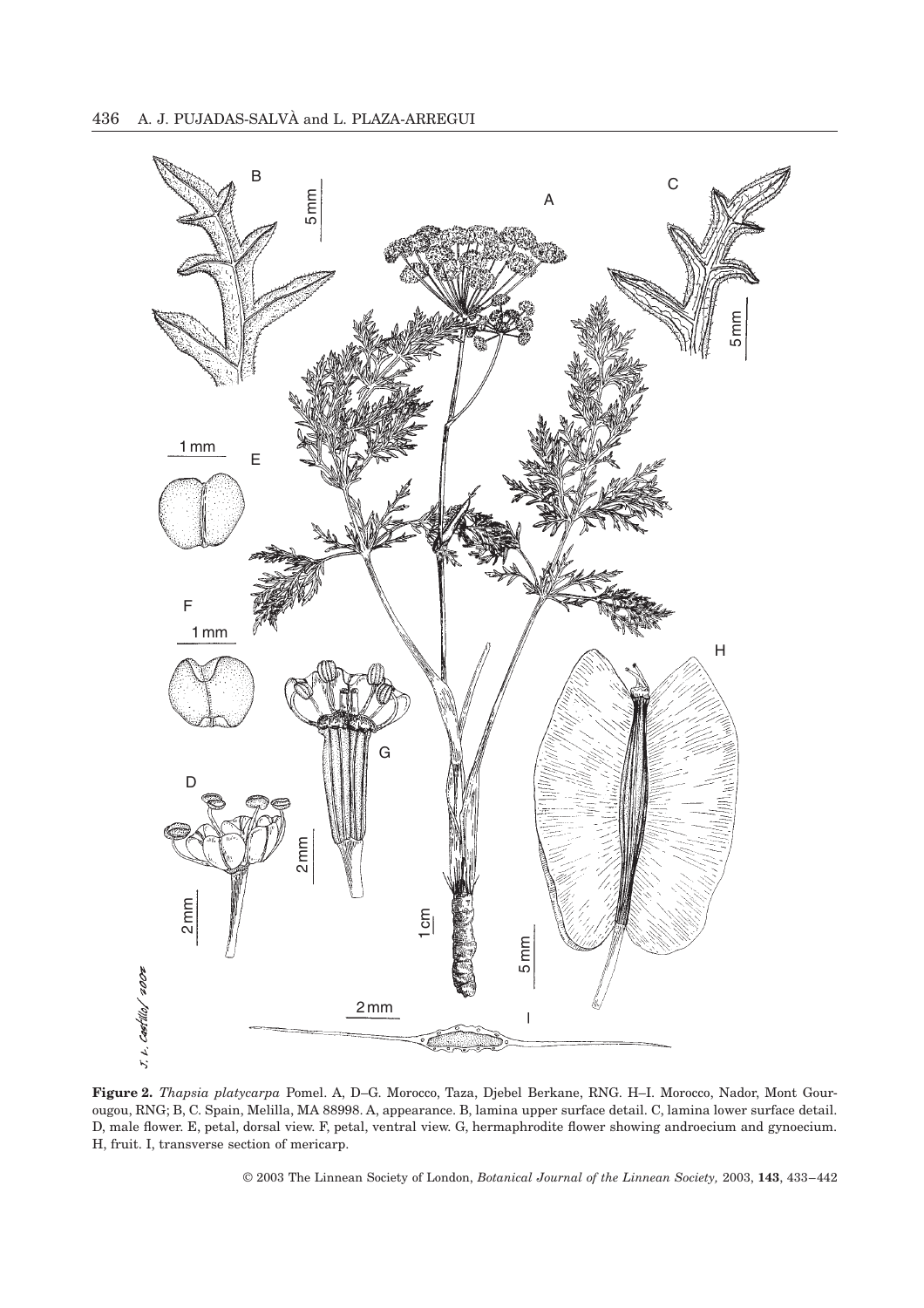in the upper part, sometimes hispidulous on rachis. Upper (adaxial) surface reticulate, canaliculate, densely hispidulous, green; lower (abaxial) surface reticulate, densely hispidulous on the main nerves and on the revolute margin, glaucous rarely pale green. UPPER LEAVES 11–25 cm, similar to the lower leaves, frequently uppermost leaves reduced to a broad sheath. INFLORESCENCE, umbels subhemispherical, bracts absent, rarely very short up to 2 mm; primary rays 9–14(18), 6–11 cm, subequal. Ultimate umbels subhemispherical rarely subglobose, bracteoles absent, secondary rays 29–53. PETALS oblong to obovate, inflexed, acuminate, deep yellow (yellowish-white when dry). ANTHERS whitish. FRUITS  $(15)19-25 \times (9)13-15$  mm, elliptical to oblong. Seed part  $13-18 \times (2)2.2-3.5$  mm, fusiform, brown. Wings (3)4–6(7) mm wide, straw or silvery coloured, apex acute and falcate sometimes obtuse triangular, overlapping or open apex, wings are greatly variable in form even in the same umbella. STYLES shorter than wing cleft.

*T. platycarpa* grows in rocky terrain, often on mountainsides, areas of dry grassland, degraded scrubland or forest clearings of *Tetraclinis articulata.* Flowering from February to May. Fructification from April to June. 30–1600 m.

## SPECIMENS EXAMINED

ALGERIA: Oran, Saïda, 10.v.1901, *B.P.G. Hochreutiner* (G). Tenez, s.d., *L. Trabut*, (MPU). Sponte Cresc, iv–vi, *B. Balansa* (MPU). O. Gar-Rouban, s.d., *Pomel* (MPU), *Lectotypus*. Bizot, Constantine, 6.vii.1909, *Joly* (MPU). SPAIN: Melilla, iv.1910, *C. Pau* (MA 88997, MA 88998). Melilla, Masusa, 23.iv.1933, *Pardo & Martín* (MA 423444)*.* MOROCCO: Gurugú, Muley-Rechid, fl. iii; fr. vi.1931, *Sennen & Mauricio* (BCF 45256, MA 88993, MAF 54282, MAF 57789, MPU). Had de Ruadi, v.1931, *Mas* (MA 88987). Gurugú, 3.vi.1915, *A. Caballero* (MA 88991). Massif des Beni-Snassèn, Martimprey au Guerbouz, 600 m, 26.v.1932, *A. Faure* (MPU). Col du Guerbouz, 500 m, 19.iv.1937, *A. Faure* (MPU). Nador, near Melilla, Mont Gourougou, 500 m, 1.vi.1993, *M.A. Mateos* & *B. Valdés* (RNG). Imzoûrene, 390 m, 28.ii.1994, *S.L. Jury, A. Taleb, T.M. Upson, G.S. Walters* (RNG). Nador, Oulad Berzayer, estribaciones Djbel Guens, 260 m, 6.iv.1994, *A.M. Romo, M. Bouhmadi, J.B. Peris, G. Stubing* (RNG). Garebarea, 30 m, 21.ii.1995, *S.L. Jury, M. Ait Lafkih, H. Abu Sbaih & R. Ziri* (RNG). Taza, Djebel Berkane, 1600 m, 25.v.1994, *M.J. Díez, M.A. Mateos, E. Moreno, A. Taleb & B. Valdés* (RNG). Nador, Selouane, 60 m, 10.iii.1995, *J. Lambinon & Van den Sande* (RNG). Oujda, Monts des Beni-Snassen, 250 m, 4.v.1995, *R. Vogt & Ch. Oberprieler* (RNG).

#### **DISCUSSION**

Pomel (1874) described the affinity of *Thapsia platycarpa* with *T. garganica*, owing to the large fruits of similar size of both plants. However, *T. platycarpa* has hispidulous leaves with shorter and narrower lobes. Although *T. transtagana* has large fruit similar to that of *T. platycarpa*, in *T. platycarpa* the lobes of its linearoblong leaves are smaller in size and much shorter and narrower.

The size and leaves of *T. platycarpa* approximate *T. gymnesica* in appearance although the former can be clearly distinguished by its yellow petals and much larger fruit.

The main differences between *T. platycarpa*, *T. garganica*, *T. transtagana* and *T. gymnesica* are shown in Table 2.

## DIAGNOSIS AND DESCRIPTION OF *THAPSIA CINEREA*

Based on comparative morphological studies we propose the recognition of a new species:

### *Thapsia cinerea* A. Pujadas **sp. nov.**

*Planta herbacea, perennis. Folia basalia brevia (11)12– 14 cm longa. Vagina angusta, 2–4 mm lata. Lamina 1– 2(3) pinnatifida vel pinnatisecta, ambitu late elliptica vel obovata, basi attenuata; lobuli terminales (1)2– 7* ¥ *(1)1.2–1.9 mm, anguste oblongi, obtusi, mutici; laminae pagina superior reticulato-venosa, atroviridis, cum pilis araneosis dispersis; laminae pagina inferior cum pilis cinereis, densis, adpressis et lanatis. Fructus 20–22* ¥ *15–18 mm; alae marginales 4–6 mm latae, stramineae, cum quoque apice acuto et falcato; apices imbricati. Styli quam alarum sinus breviores*.

*Type:* PLANTES DU MAROC, avec rosette radicale, Beni-Sidel, Segangan, 24.v.1934, *F. Sennen & Hno. Mauricio* (MAF 59036, holotypus, *ut Thapsia decussata* Lag.). (Fig. 3).

#### *Iconography:* Figure 4.

*Derivatio nominis:* The name '*cinereus*' refers to the ash grey colour of the leaves.

HERBACEOUS PERENNIAL. STOCK with abundant fibres. LEAVES (11)12–14 cm, in a short basal rosette. Sheath 2–4 mm wide. Petiole 3–5 cm, much shorter than lamina, densely covered with whitish grey woolly adpressed hairs. Lamina  $(5)7-10 \times (3)4-6$  cm, broadly elliptical to obovate in outline, attenuate at base, 1–2(3) pinnately cleft to pinnatisect, ultimate lobes  $(1)2-7 \times (1)1.2-1.9$  mm, narrowly oblong, obtuse, blunt. Upper (adaxial) surface net-veined, with dispersed cobwebbed hairs, dark green, lower (abaxial) surface densely covered with whitish grey woolly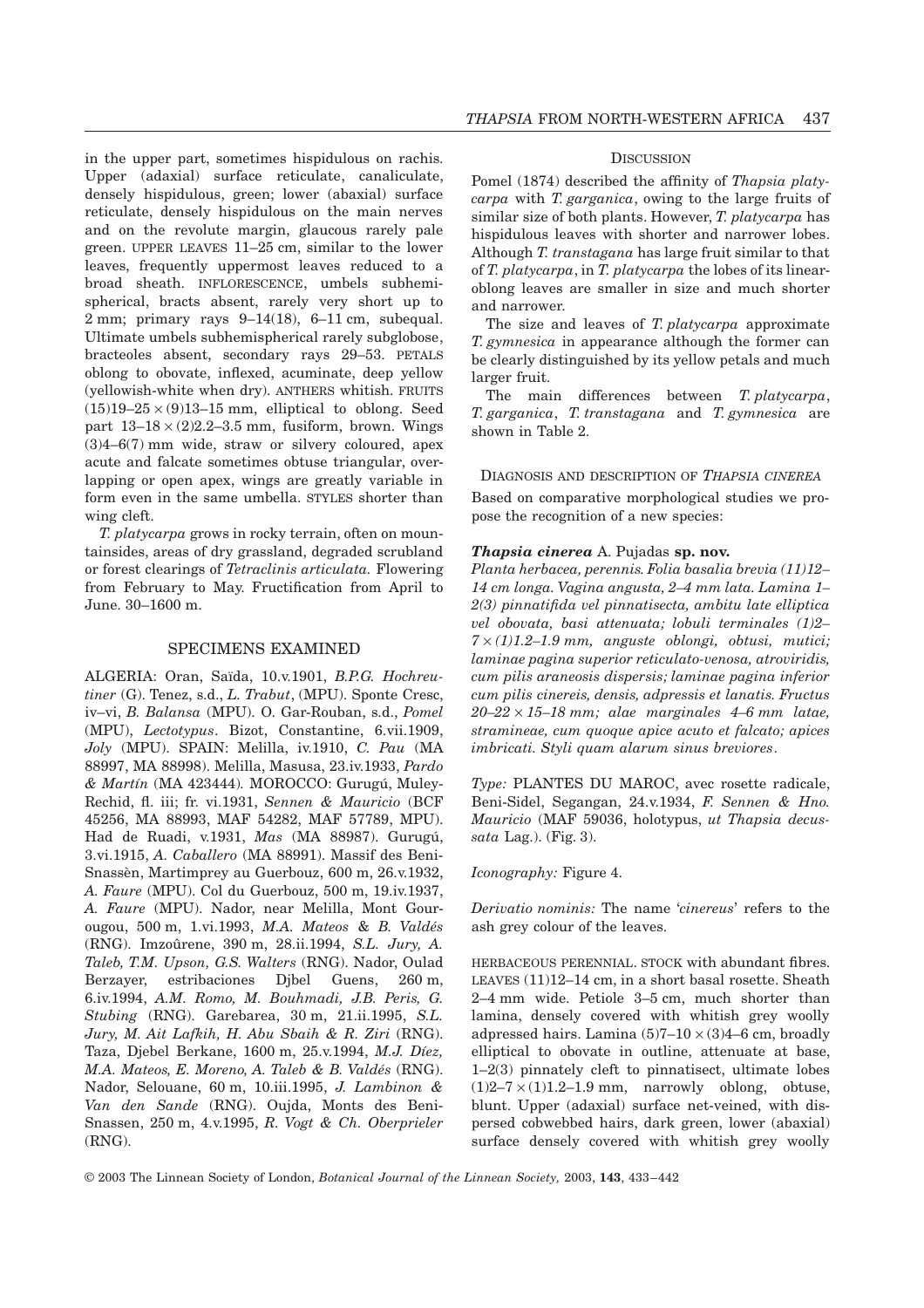| 438 A. J. PUJADAS-SALVA and L. PLAZA-ARREGUI |  |
|----------------------------------------------|--|
|----------------------------------------------|--|

|                                          | T. platycarpa                                           | T. garganica                              | T. transtagana                                      | T. gymnesica                                    |
|------------------------------------------|---------------------------------------------------------|-------------------------------------------|-----------------------------------------------------|-------------------------------------------------|
| Height (cm)                              | $45 - 60$                                               | $54 - 110(135)$                           | $140 - 180$                                         | $45 - 105$                                      |
| Sheath width (mm)                        | $12 - 24$                                               | $24 - 35$                                 | $(12)20 - 45$                                       | $(11)14 - 29$                                   |
| Lamina shape                             | $(2)3-4$ pinnatisect                                    | $(1)2-3$ pinnatisect                      | $(1)2-4$ pinnatisect                                | 3–4 pinnatisect                                 |
| Ultimate lobe (mm)                       | $(1)4 - 10(20) \times$<br>$(0.5)0.9 - 2(3)$             | $(35)50 - 80 \times$<br>$(1)2 - 3(4.5)$   | $(15)20 - 60 \times 2 - 7(20)$                      | $(1)4-11 \times 1-2(2.5)$                       |
| Outline of ultimate lobe                 | linear-oblong                                           | linear-oblong or<br>linear-lanceolate     | lanceolate-atenuate or<br>oblong                    | linear-oblong or<br>linear-lanceolate           |
| Ultimate lobe apex                       | obtuse to subacute,<br>mucronate                        | obtuse to subacute,<br>mucronate          | obtuse to acute,<br>mucronate                       | obtuse, muticous or<br>shortly mucronate        |
| Hair-covering upper<br>surface of lamina | densely hispidulous                                     | glabrous                                  | densely hispidulous                                 | glabrescens                                     |
| Hair-covering lower<br>surface of lamina | densely hispidulous on<br>the main nerves and<br>margin | glabrous, rarely<br>subglabrous           | sparsely hispidulous<br>on the nerves and<br>margin | hispidulous on the<br>main nerves and<br>margin |
| Colour upper surface<br>of lamina        | green                                                   | green                                     | green                                               | glaucous                                        |
| Primary rays number                      | $9 - 14$                                                | $(6)10 - 20(24)$                          | $(5)7 - 18$                                         | $5 - 13$                                        |
| Primary rays (cm)                        | $6 - 11$                                                | $7 - 16$                                  | $6 - 12$                                            | $3 - 8.5$                                       |
| Secondary rays number                    | $29 - 53$                                               | $25 - 54$                                 | $23 - 56$                                           | $19 - 31$                                       |
| Petal colour                             | deep yellow                                             | deep yellow                               | deep yellow                                         | pale salmon                                     |
| Fruits (mm)                              | $(15)19 - 25 \times (9)13 - 15$                         | $(15)17 - 22 \times$<br>$(10)11 - 14(17)$ | $(18)23 - 29(33) \times 13 - 18$                    | $(7)9-12\times(5)7-10$                          |
| Shape of fruit                           | elliptical                                              | elliptical                                | elliptical to oblong                                | oblong                                          |
| Width of wing (mm)                       | $(3)4 - 6(7)$                                           | $(3)4 - 5(6.5)$                           | $3.5 - 7$                                           | $(1)1.5 - 2.7$                                  |
| Wing colour                              | straw or silvery<br>coloured                            | bright yellow<br>straw coloured           | pale brown to yellow<br>straw                       | pale brown nearly<br>whitish                    |

**Table 2.** Main differences between *T. platycarpa*, *T. garganica*, *T. transtagana* and *T. gymnesica*

| <b>IDENTIFICATION KEY FOR THE NORTH-WESTERN AFRICAN SPECIES</b>                                                                                               |
|---------------------------------------------------------------------------------------------------------------------------------------------------------------|
| 2. Lamina $1-2(3)$ pinnately cleft to pinnatisect; upper surface with disperse                                                                                |
|                                                                                                                                                               |
| - Lamina upper surface densely hispidulous, lower surface densely or sparsely<br>4. Plant 140–180 cm; ultimate lobes of leaves $(15)20-60 \times 2-7(20)$ mm, |
| - Plant 45–60 cm; ultimate lobes of leaves $(1)4-10(20) \times (0.5)0.9-2(3)$ mm,                                                                             |

adpressed hairs. INFLORESCENCE, umbels +/– hemispherical, bracts absent, primary rays 10–16, 4–6.5 cm, subequals. Ultimate umbels subhemispherical, bracteoles absent, secondary rays 24–29. PETALS oblong, inflexed, acuminate, whitish when dry. ANTHERS whitish when dry. FRUITS  $20-22 \times 15-18$  mm, oblong to elliptical. Seed part  $14-16 \times 3-4.5$  mm, fusiform, brown. Wings 4–6 mm wide, straw coloured, acute falcate overlapping apex. STYLES shorter than the wings cleft.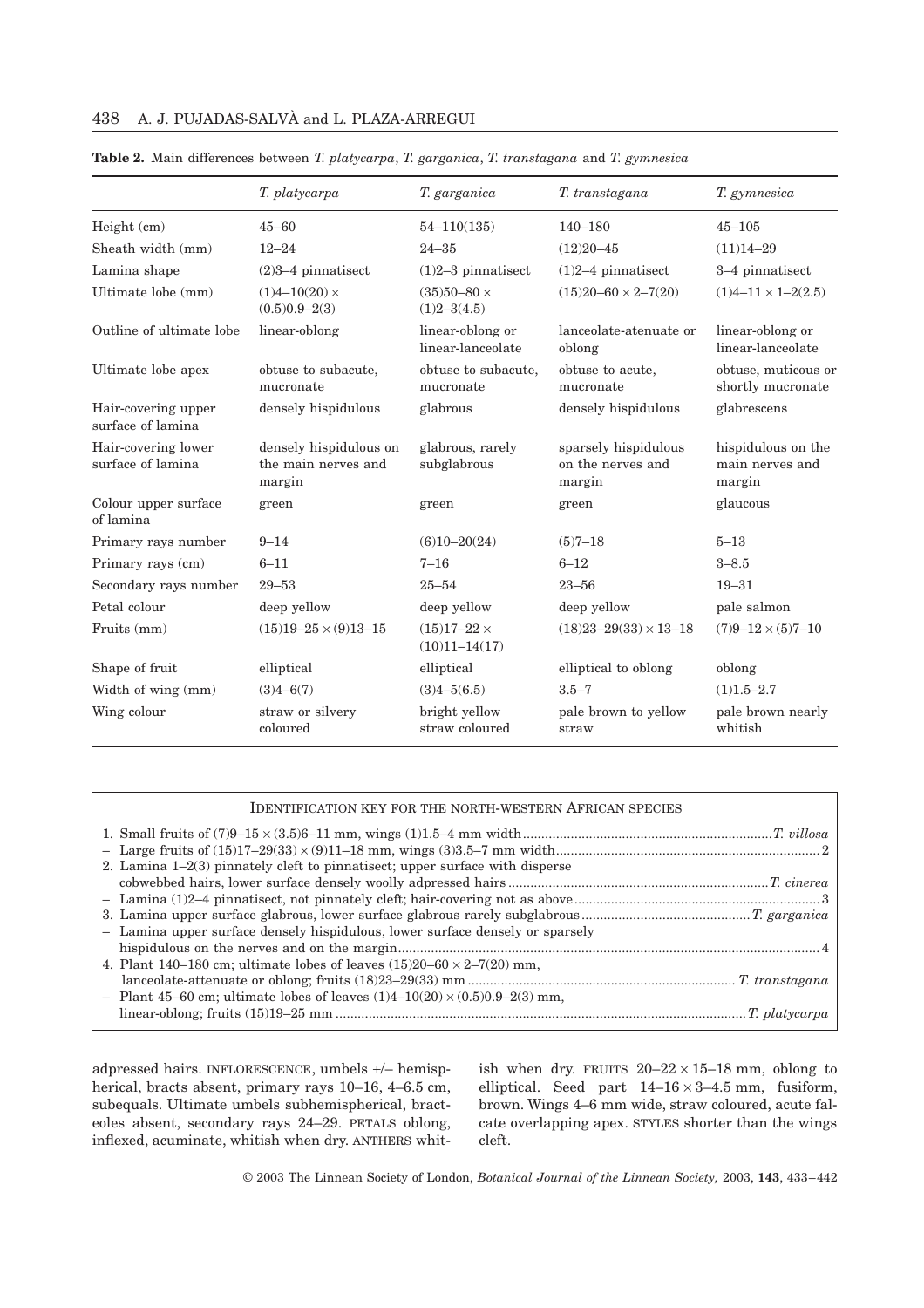

**Figure 3.** *Thapsia cinerea* A. Pujadas. **sp. nov.** Holotypus voucher (MAF 59036).

### DISCUSSION

Although only known from the type, *T. cinerea* is easily differentiated from the rest of the species of the genus owing to the silvery-grey (*cinereus*) colour of its leaves. Leaves with disperse long +/– cobwebbed hairs on the upper surface of the lamina and densely whitegreyish woolly adpressed hairs on the lower surface of the lamina. The size of the fruit approaches that of *T. garganica*, *T. transtagana* and *T. platycarpa*, although it is differentiated from them by the shape of its leaves, which are 1–2(3) pinnately cleft to pinnatisect and are less divided with much shorter ultimate segments measuring (1)2–7 mm in length. Some forms of *T. villosa* have leaves that are similar to those of *T. cinerea*, although the latter is characterized by its woolly adpressed hairs and much larger fruit.

The main differences between *T. cinerea*, *T. garganica*, *T. transtagana*, *T. platycarpa* and *T. villosa* are shown in Table 3.

# ACKNOWLEDGEMENTS

We would like to express our gratitude to Santos Cabello-Pérez for the Latin diagnosis, to the keepers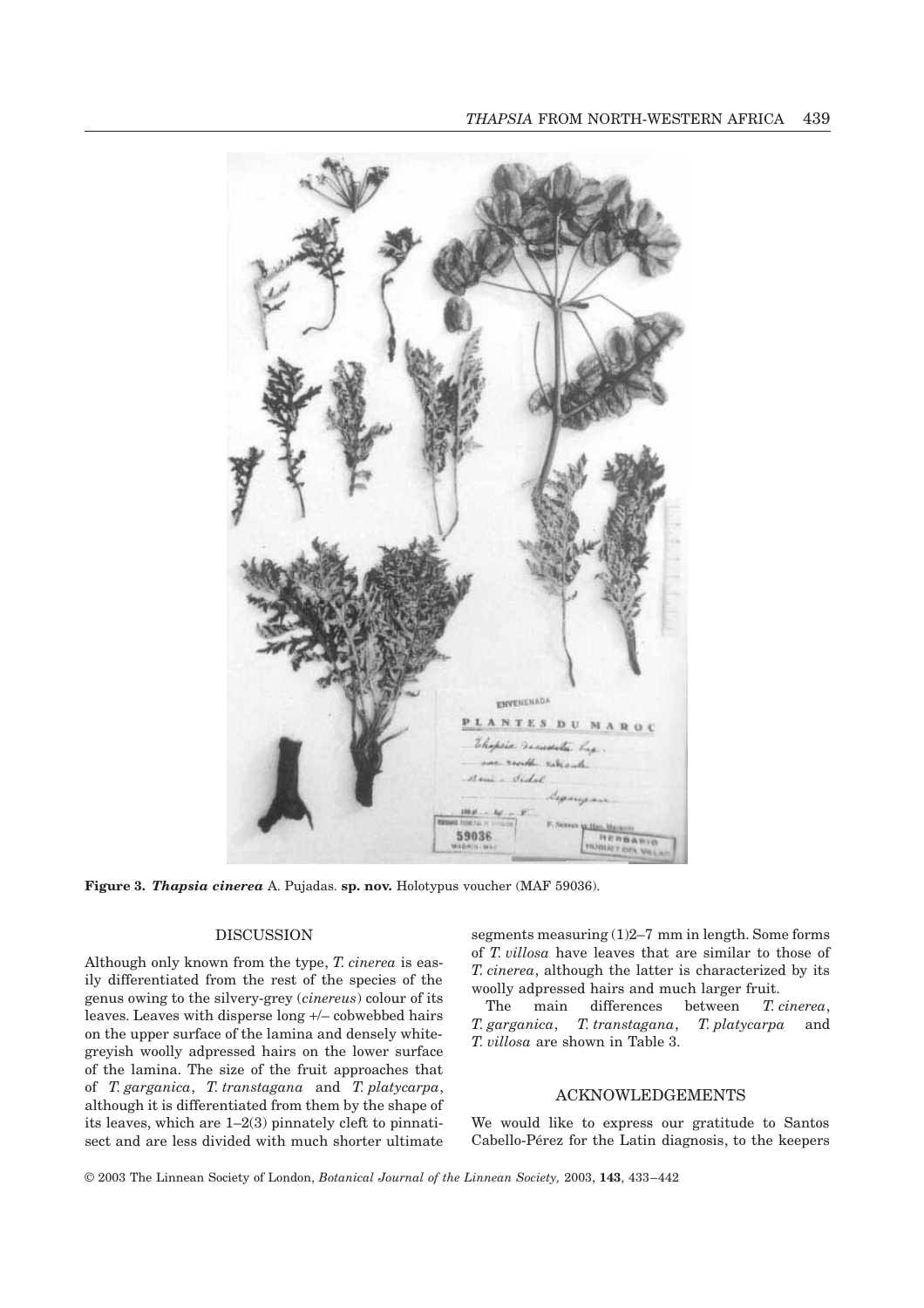

**Figure 4.** *Thapsia cinerea* A. Pujadas, Morocco, Beni-Sidel, Segangan, MAF 59036. A, stock and basal rosette. B, ultimate lobe upper surface detail. C, ultimate lobe lower surface detail. D, infructescence. E, hermaphrodite flower. F, fruit. G, transverse section of mericarp.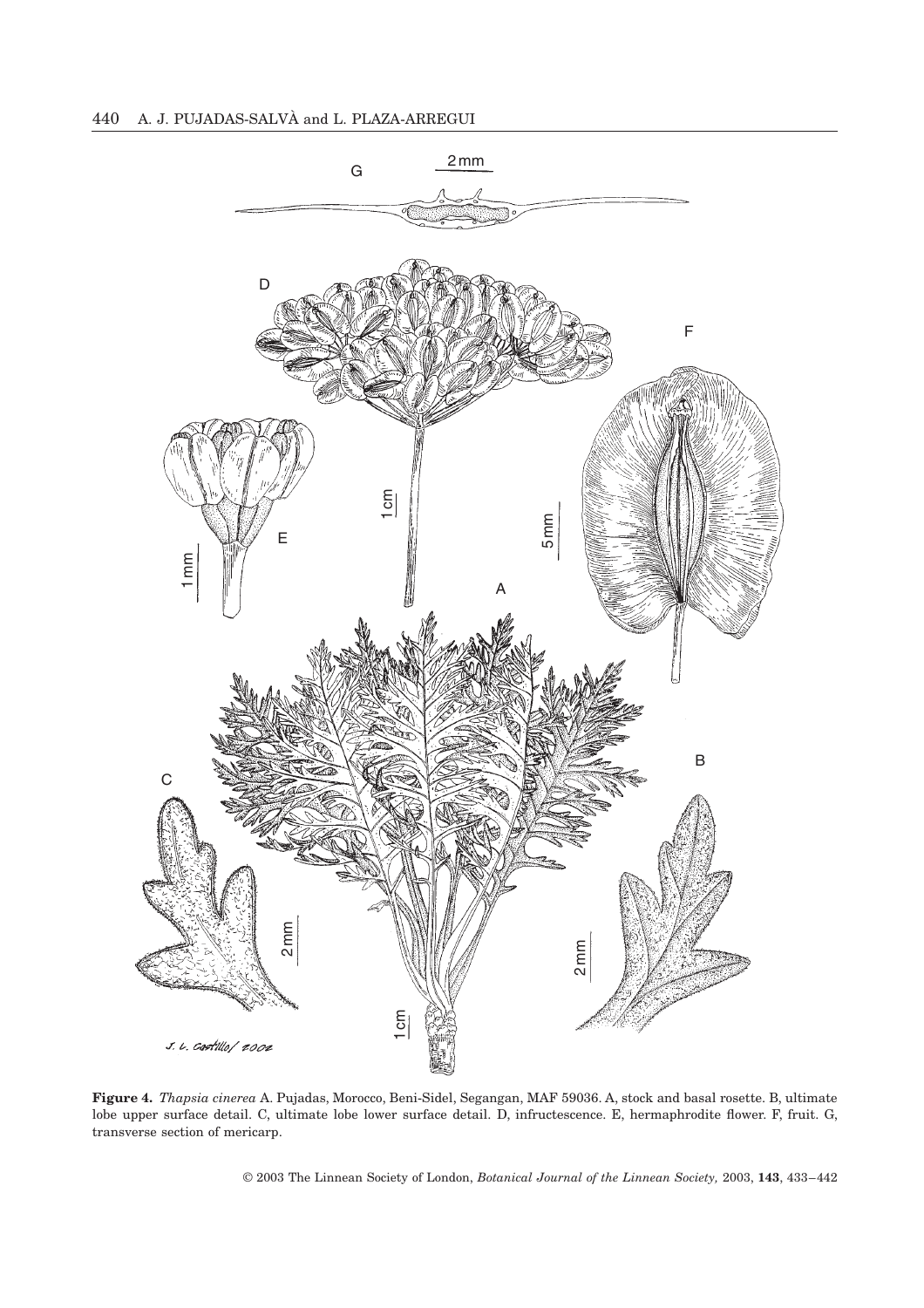|                                          | <b>T</b> .cinerea                                      | $T.$ $platycarpa$                                              | T. garganica                          | $T.$ transtagana                                           | T. villosa                             |
|------------------------------------------|--------------------------------------------------------|----------------------------------------------------------------|---------------------------------------|------------------------------------------------------------|----------------------------------------|
| Sheath width (mm)                        | $\frac{4}{3}$                                          | $12 - 24$                                                      | $24 - 35$                             | $(12)20 - 45$                                              | $(12)20 - 80(115)$                     |
| Lamina (cm)                              | $(5)7 - 10 \times (3)4 - 6$                            | $(15)19 - 30 \times 16 - 26$                                   | $(17)29 - 35 \times (10)13 - 24$      | $(11)18 - 36 \times (8)18 - 26$                            | $(10)12 - 40 \times (8)11 - 30$        |
| Lamina outline                           | broadly elliptical to<br>obovate, attenuate<br>at base | triangular to rhomboid                                         | rhomboid or ovate                     | triangular or ovate<br>rhomboid, deltoid,                  | triangular to<br>deltoid               |
| Lamina shape                             | cleft to pinnatisect<br>$1-2(3)$ pinnately             | $(2)3-4$ pinnatisect                                           | $(1)2-3$ pinnatisect                  | $(1)2-4$ pinnatisect                                       | 1-3 pinnatisect                        |
| Ultimate lobe (mm)                       | $(1)2 - 7 \times (1)1.2 - 1.9$                         | $(1)4 - 10(20) \times (0.5)0.9 - 2(3)$                         | $(35)50 - 80 \times (1)2 - 3(4,5)$    | $(15)20 - 60 \times 2 - 7(20)$                             | $3-45(60) \times 1.5-32(40)$           |
| Outline of ultimate lobe                 | narrow oblong                                          | linear-oblong                                                  | linear-lanceolate<br>linear-oblong or | lanceolate-attenuate<br>or oblong                          | broadly oblong                         |
| Ultimate lobe apex                       | obtuse, blunt                                          | obtuse to subacute,<br>mucronate                               | obtuse to subacute,<br>mucronate      | obtuse to acute,<br>mucronate                              | crenate or dentate,<br>spiny apiculate |
| Hair-covering upper<br>surface of lamina | disperse cobwebbed<br>hairs                            | densely hispidulous                                            | glabrous                              | densely hispidulous                                        | hispidulous or hairy                   |
| Hair-covering lower<br>surface of lamina | adpressed hairs<br>densely woolly                      | densely hispidulous<br>on the main nerves<br>and on the margin | glabrous, rarely<br>subglabrous       | on the nerves and on<br>sparsely hispidulous<br>the margin | hispidulous                            |
| Colour lower surface<br>of lamina        | ash grey                                               | glaucous, rarely pale green                                    | glaucous or pale green                | glaucous or pale<br>green                                  | greyish, glaucous or<br>green          |
| Fruit (mm)                               | $20 - 22 \times 15 - 18$                               | $(15)19 - 25 \times (9)13 - 15$                                | $(15)17 - 22 \times (10)11 - 14(17)$  | $(18)23 - 29(33) \times 13 - 18$                           | $(7)9 - 15 \times (3.5)6 - 11$         |

# *THAPSIA* FROM NORTH-WESTERN AFRICA 441